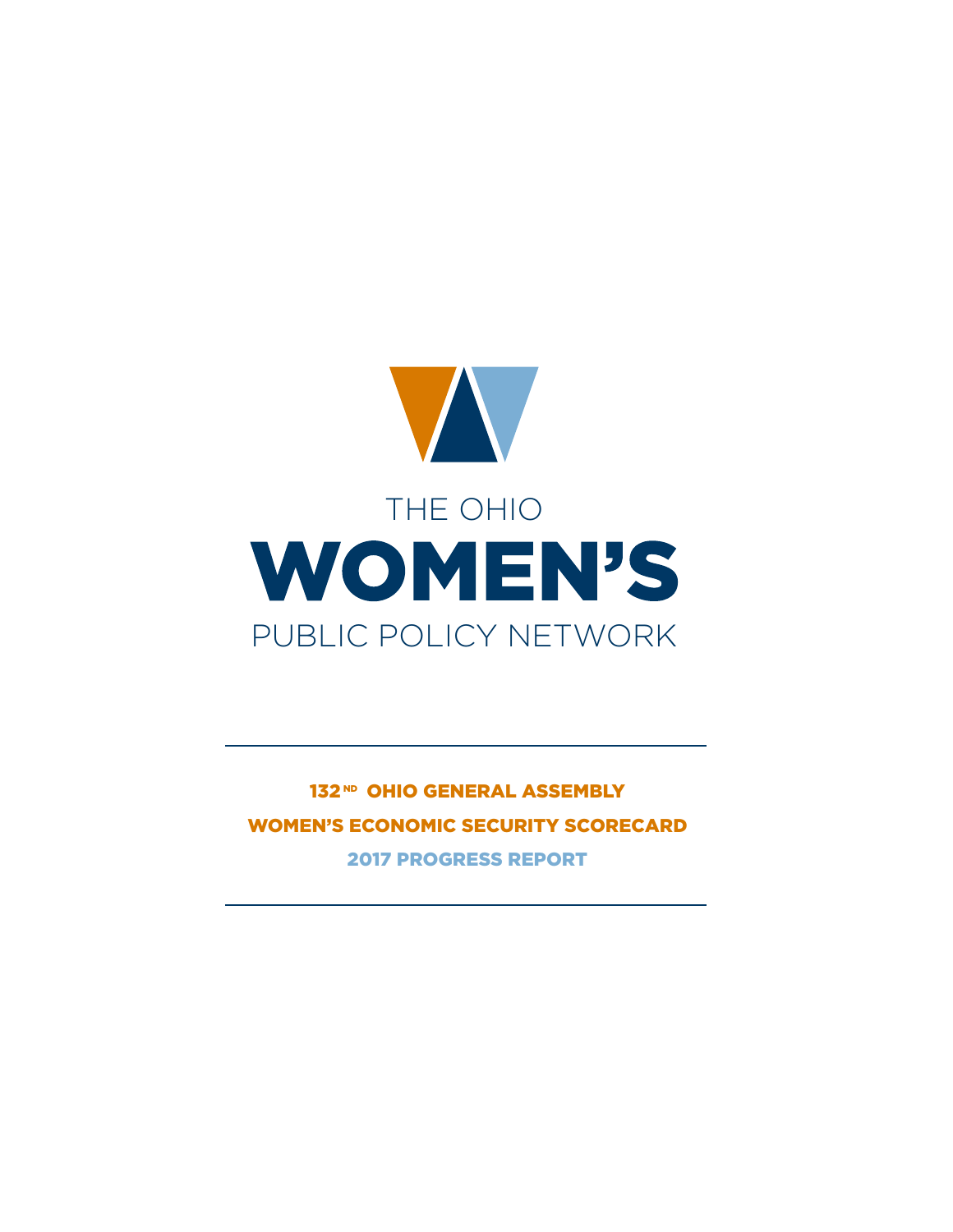# About the Ohio Women's Public Policy Network

Nearly two-thirds of working women in Ohio are the sole, primary or co-breadwinners for their families, yet workplace policies across the state are still rooted in a bygone era when gender roles were very different. Our state lacks many foundational policies to eliminate inequality and break down barriers that prevent too many women from achieving true economic self-sufficiency.

The Ohio Women's Public Policy Network is a coalition unlike any other group in the state. Formed in 2015 and convened by Innovation Ohio Education Fund, we bring together more than 25 key advocacy organization to advance policies at the local, state, and federal level that create economic security for women and strengthen Ohio families. Using a collective voice that represents the women of our state, the network works to ensure that public policy reflects the true needs of women and families. In order to make a meaningful impact, the Women's Public Policy Network believes that policymakers must advance public policy that addresses the following issue areas:

- 1. Promoting an economic security agenda for women and their families
- 2. Ensuring fairness and opportunity in the workplace
- 3. Improving women's health and well-being

#### Member organizations of the Women's Public Policy Network include the following:

| <b>ACTION OHIO</b>                          | <b>National Coalition of 100 Black</b>                       | <b>Planned Parenthood Advocates</b>                             |
|---------------------------------------------|--------------------------------------------------------------|-----------------------------------------------------------------|
| <b>ACLU of Ohio</b>                         | <b>Women, Central Ohio Chapter</b>                           | of Ohio                                                         |
| <b>American Association of University</b>   | <b>National Council of Jewish Women.</b>                     | <b>Policy Matters Ohio</b>                                      |
| Women of Ohio                               | <b>Cleveland Chapter</b>                                     | <b>ProgressOhio</b>                                             |
| <b>Catholics for Choice</b>                 | <b>Ohio Alliance to End Sexual Violence</b>                  | <b>Restoring Our Own Through Trans-</b>                         |
|                                             | <b>Ohio Domestic Violence Network</b>                        | formation (R.O.O.T.T.)                                          |
| <b>Closing the Women's Wealth Gap</b>       | <b>Ohio Progressive Asian Women's</b>                        | The Women's Fund of Central Ohio                                |
| <b>Hadassah Columbus</b>                    | Leadership                                                   |                                                                 |
| <b>Innovation Ohio Education Fund</b>       |                                                              | The Women's Fund of the Greater<br><b>Cincinnati Foundation</b> |
|                                             | <b>Ohio Religious Coalition for Repro-</b><br>ductive Choice |                                                                 |
| <b>Jobs with Justice, Cleveland Chapter</b> |                                                              | U.R.G.E                                                         |
| <b>Main Street Alliance, Ohio</b>           | <b>Ohio Urban Resources Systems</b>                          | <b>YWCA Greater Cincinnati</b>                                  |
| <b>NARAL Pro-Choice Ohio</b>                | <b>Ohio NOW</b>                                              |                                                                 |
|                                             |                                                              |                                                                 |

*The Ohio Women's Public Policy Network is made possible by generous support from the Women's Fund of Central Ohio.*

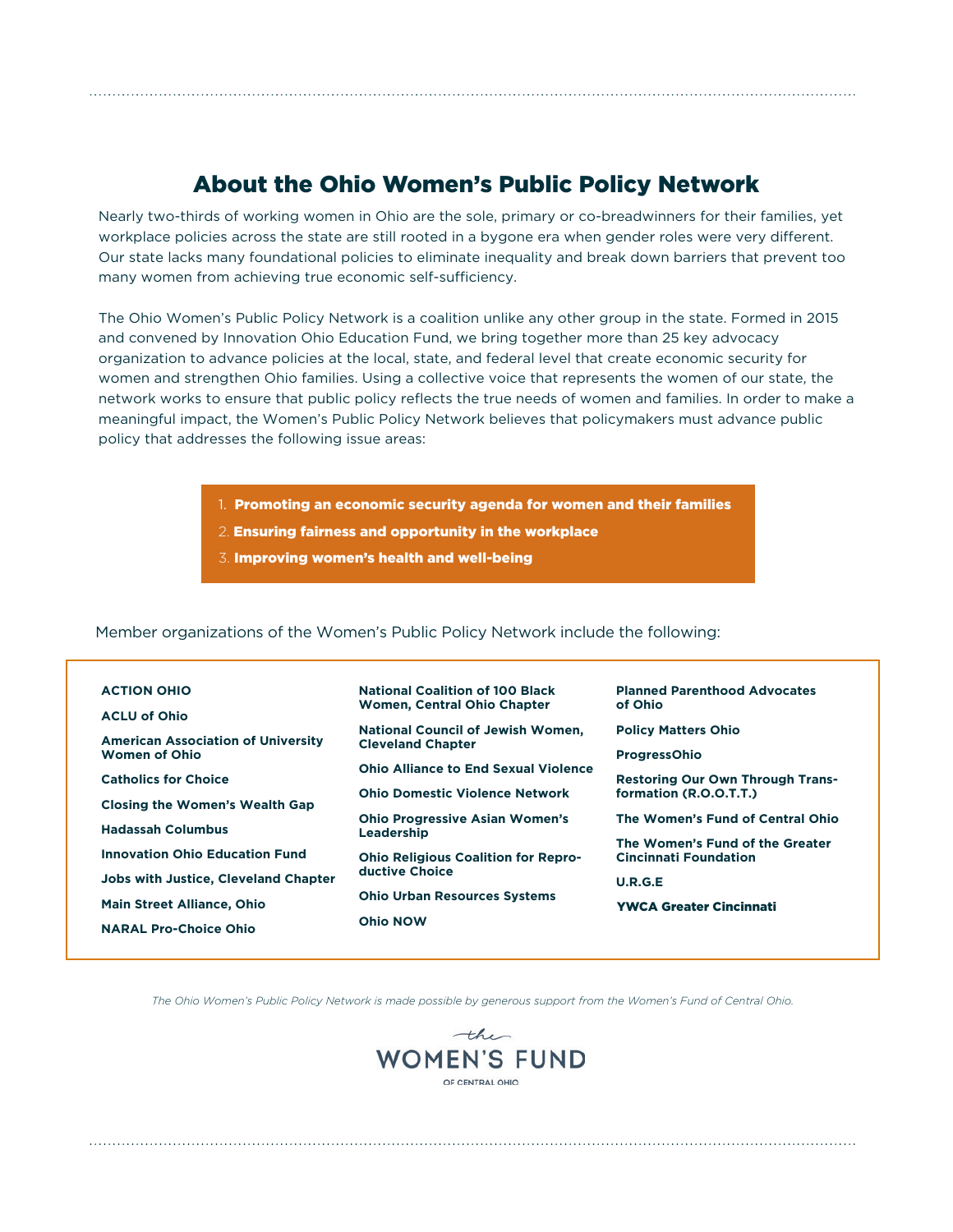#### INTRODUCTION

Ohio legislators wield a vast influence on the lives of women and their families through the public policies that they create, and it is critically important that these policies reflect the realities facing Ohio women. There is immense opportunity for legislation that fosters economic opportunity, creates a supportive workplace for women and working mothers, and improves women's access to affordable and comprehensive health care. At the same time, legislation that currently does get introduced, heard, and signed into law often does not align with the priorities of the women and families that it impacts.

Women's voices must be at the core of public policies that impact them. Women are the backbone of many families, are increasingly likely to be the breadwinner in Ohio households, and disproportionately take on caregiving duties for children and sick or aging family members. The economic security of these women and their families is inextricably tied to women's' ability to access affordable, comprehensive health services. We hope that the Women's Public Policy Network's Legislative Scorecard enables advocates and community leaders to become more engaged and guides lawmakers to center the needs of women in their policymaking.

The Women's Public Policy Network created its Legislative Scorecard to monitor the bills crafted by state lawmakers and to evaluate how their work aligns with the network's policy goals. This project aims to serve as a tool for organizations, partners, community leaders, and citizens to better understand the policies moving through the Ohio General Assembly. It also serves as a guide for policymakers to inform which bills they prioritize and how those bills can most positively impact the lives of women.

The Legislative Scorecard demonstrates how the Ohio legislature (composed of the 99-member House of Representatives and the 33-member Senate) performed on the policy goals outlined in the Women's Public Policy Network's shared policy agenda. The network released its first Legislative Scorecard in 2016 to evaluate the 131st General Assembly (2015 – 2016) and will release new reports at the end of each two-year General Assembly, as well as a Progress Report to evaluate the first year of progress from that General Assembly. The following 2017 Progress Report reviews the performance of the 132nd General Assembly (2017 – 2018) up until the conclusion of the 2017 legislative session.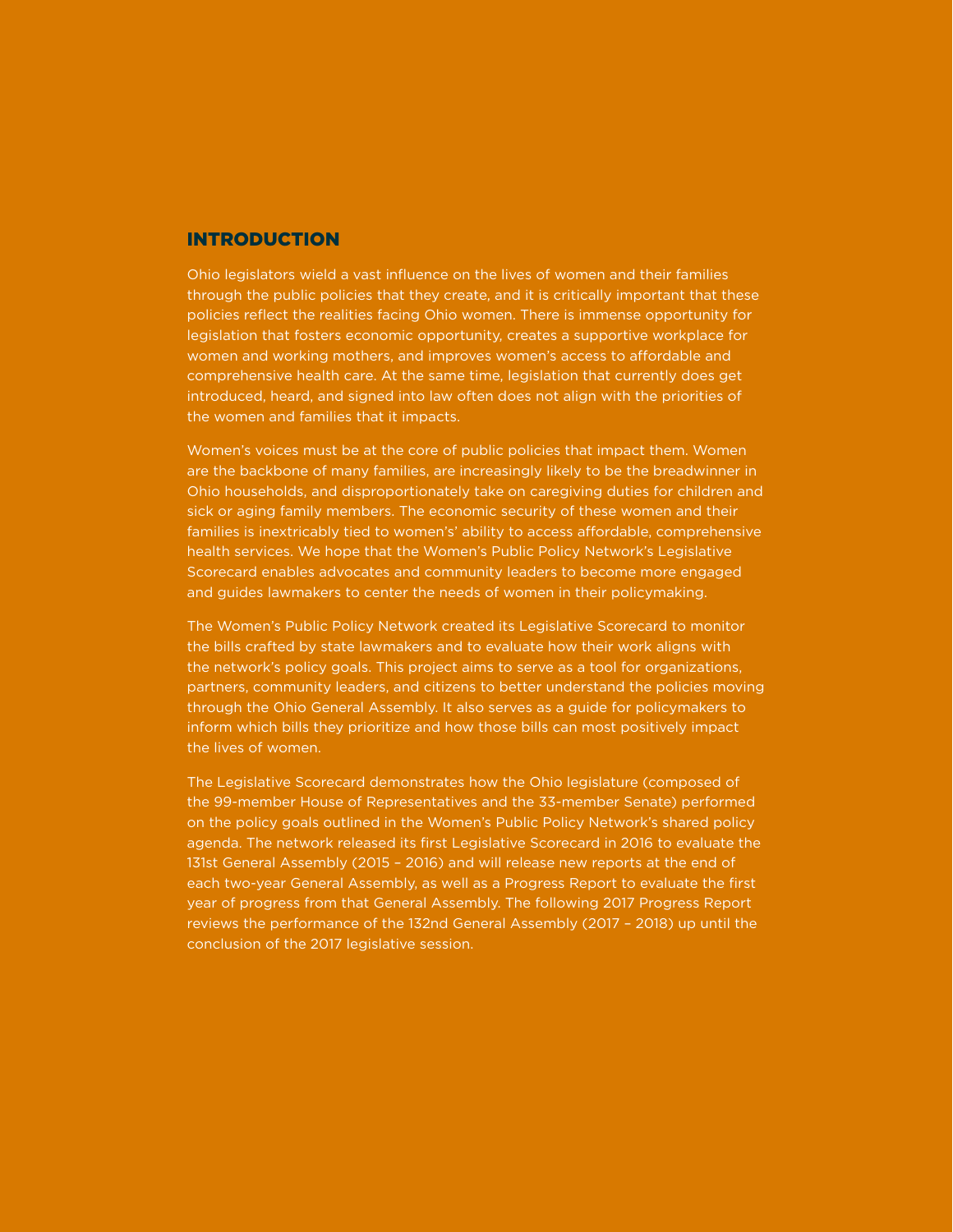### EXECUTIVE SUMMARY: HOW THE OHIO LEGISLATURE PERFORMED ON WOMEN'S ISSUES

correspond with our shared Women's Economic Security policy agenda agreed toward policy goal In this 2017 Progress Report, we reviewed the activities of the 132st General Assembly (2017 – 2018) following the conclusion of the 2017 legislative session. We examined how the legislature performed on a total of 64 bills that upon by members of the Women's Public Policy Network.

shared policy agenda with grades indicating how the 132nd General Assembly summarizes each bill, provides its status at the conclusion of the 2017 legislative  $\begin{bmatrix} \bullet & \bullet & \bullet \end{bmatrix}$ session, and assigns its corresponding grade. The chart below outlines our  $\begin{array}{|c|c|} \hline \end{array}$ performed in working to achieve these goals during the 2017 legislative session.  $\qquad \qquad \qquad \qquad \text{direction}$ Our efforts and rationale are described within the report. An appendix lists and



# Promoting Economic Security for Women and Families

Increase the minimum wage

Improve the state earned income tax credit to benefit more working women

Increase access to paid sick and family leave

Increase affordability of child care, expand public preschool

**Ensure** pension protection and retirement security D D D C F

# Ensuring Fairness and Opportunity in the Workplace



| <b>Preserve access to</b><br>and increase affordability<br>of comprehensive<br>healthcare for low-income<br>and working women                                                                  | <b>Protect against</b><br>cultural barriers<br>for obtaining<br>healthcare<br><b>services</b> | <b>Keep lawmakers</b><br>and employers<br>out of healthcare<br>decisions                                                              | <b>Restore access to</b><br>contraception.<br>abortion, and other<br>reproductive<br>healthcare services |
|------------------------------------------------------------------------------------------------------------------------------------------------------------------------------------------------|-----------------------------------------------------------------------------------------------|---------------------------------------------------------------------------------------------------------------------------------------|----------------------------------------------------------------------------------------------------------|
| <b>Ensure the physical and mental health</b><br>needs of survivors of sexual and<br>domestic violence are met without<br>cost to the survivor, and the crimes<br>against them are investigated |                                                                                               | l D<br><b>Support community</b><br>programs that prevent<br>sexual and domestic<br>violence such as healthy<br>relationship education | B<br><b>Protections for</b><br>sexual and<br>domestic violence<br>and stalking<br><b>survivors</b>       |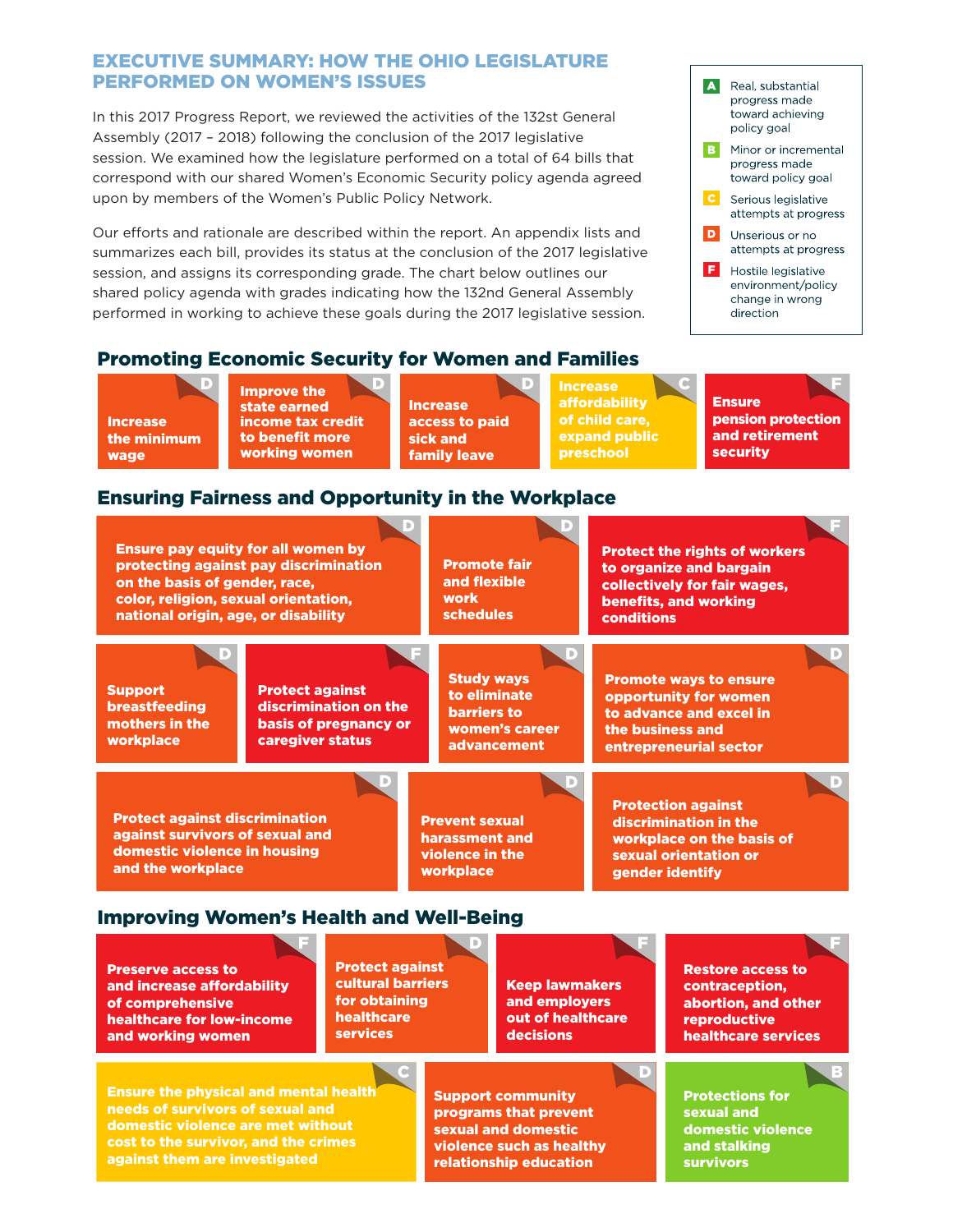

# SCORING SUMMARY

Our Legislative Scorecard is based on how the Ohio legislature performed on the 22 policy goals outlined in the shared Women's Economic Security policy agenda. We summarized the scoring of the policy goals within our three issue areas: 1) Promoting economic security for women and families, 2) Ensuring fairness and equal opportunity in the workplace, and 3) Improving women's health and well-being. The rationale for those grades follows.

## Promoting Economic Security for Women and Families

| Increase the minimum wage: D                                                |  |
|-----------------------------------------------------------------------------|--|
| Improve the state earned income tax credit to benefit more working women: D |  |
| Increase access to paid sick and family leave: D                            |  |
| Increase affordability of child care, expand public preschool: C            |  |
| <b>Ensure pension protection and retirement security: F</b>                 |  |

When reviewing the five policy goals outlined in this issue focus, there were almost as many negative bills as proactive bills introduced in the 2017 legislative session. And, many of those negative bills that threaten to roll back progress on our policy goals also advanced further in the legislative process than the proactive bills.

The policy goal of 'increase a ordability of child care, expand public preschool' received a 'C' grade due to missed opportunity for action on a number of criteria that would have improved access to child care and public preschool. For example, fewer public pre-school slots were funded (what looks like an increase in funding results from underspending from the previous budget), eligibility was not increased, there was no re-classification of 38 counties that are misclassified in term of market rates, and there was no raise in provider rates. There was, however, an increase eligibility of kinship care and an assurance of dedicated additional Temporary Assistance for Needy Families (TANF) funds to cover providers moving up in the "Step Up To Quality" Program, which led to an increased investment in the current biennial budget.

Another legislative achievement within this issue focus was Ohio Senate Bill 35, which corresponded to our 'improve the earned income tax credit' policy goal. While legislators have introduced this bill in previous General Assemblies, this was the first time the bill received multiple committee hearings. Still, the lack of attention that the legislature gave to this important piece of legislation earned this policy goal a 'D' grade.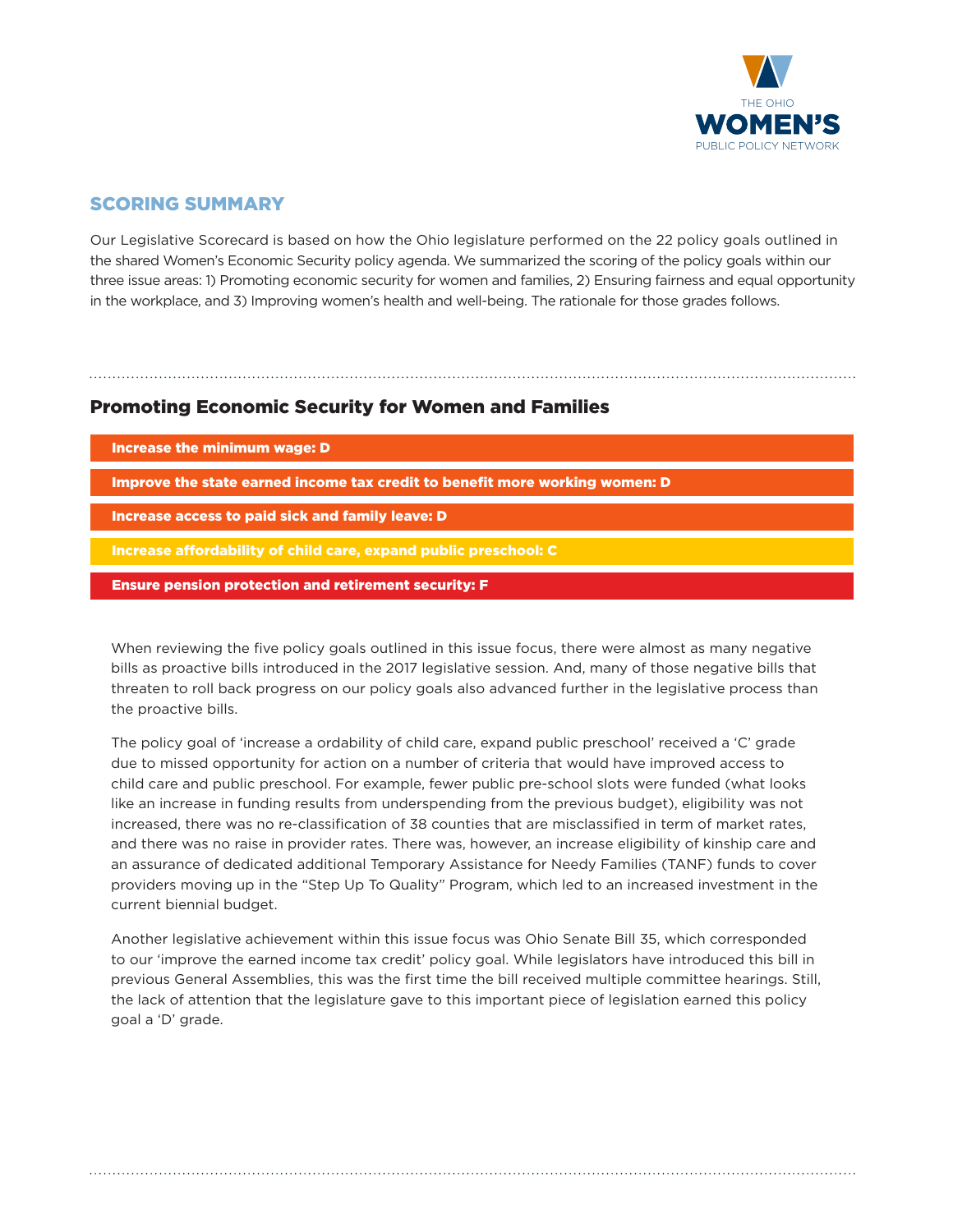### Ensuring Fairness and Opportunity in the Workplace

Ensure pay equity for all women by protecting against discrimination on the basis of gender, race, color, religion, sexual orientation, national origin, age, or disability: D

Promote fair and flexible work schedules: D

Protect the right of workers to organize and bargain collectively for fair wages, benefits, and working conditions: F

Support breastfeeding mothers in the workplace: D

Protect against discrimination on the basis of pregnancy or caregiver status: F

Study ways to eliminate barriers to women's career advancement: D

Promote ways to ensure opportunity for women to advance and excel in the business and entrepreneurial sector: D

Protect against discrimination against survivors of sexual and domestic violence in housing and the workplace: D

Prevent sexual harassment and violence in the workplace: D

Protect against discrimination in the workplace on the basis of sexual orientation or gender identity: D

This issue focus demonstrates that the Ohio legislature clearly failed to take on proactive bills to create a more fair and supportive environment for women in the workplace. Seven of the 10 policy goals highlighted in this section received a 'D' grade, meaning that there was a lack of a concerted effort to advance legislation. In fact, three whole policy goals lacked a single piece of corresponding legislation in the House or Senate.

The other three policy goals received 'F' grades, which indicated that the legislature advanced legislation that aimed to move the policy goal in the wrong direction. Of particular worry is the progress of Ohio House Bill 2 within the context of issue areas of 'protections against discrimination on the basis of pregnancy or caregiver status' and the 'prevent sexual harassment and violence in the workplace' as it has already passed out of the House. The bill would change civil rights laws, which could weaken workplace discrimination laws for pregnant workers or workers who have experienced sexual harassment at the workplace.

In one promising trend, the legislature introduced five pieces of legislation that would aim to close the gender wage gap, however, the legislature failed to take action on advancing any of these bills. Out of all five bills, only one has received a first hearing. The remaining four bills have been referred to a committee but have not yet been scheduled for any hearings.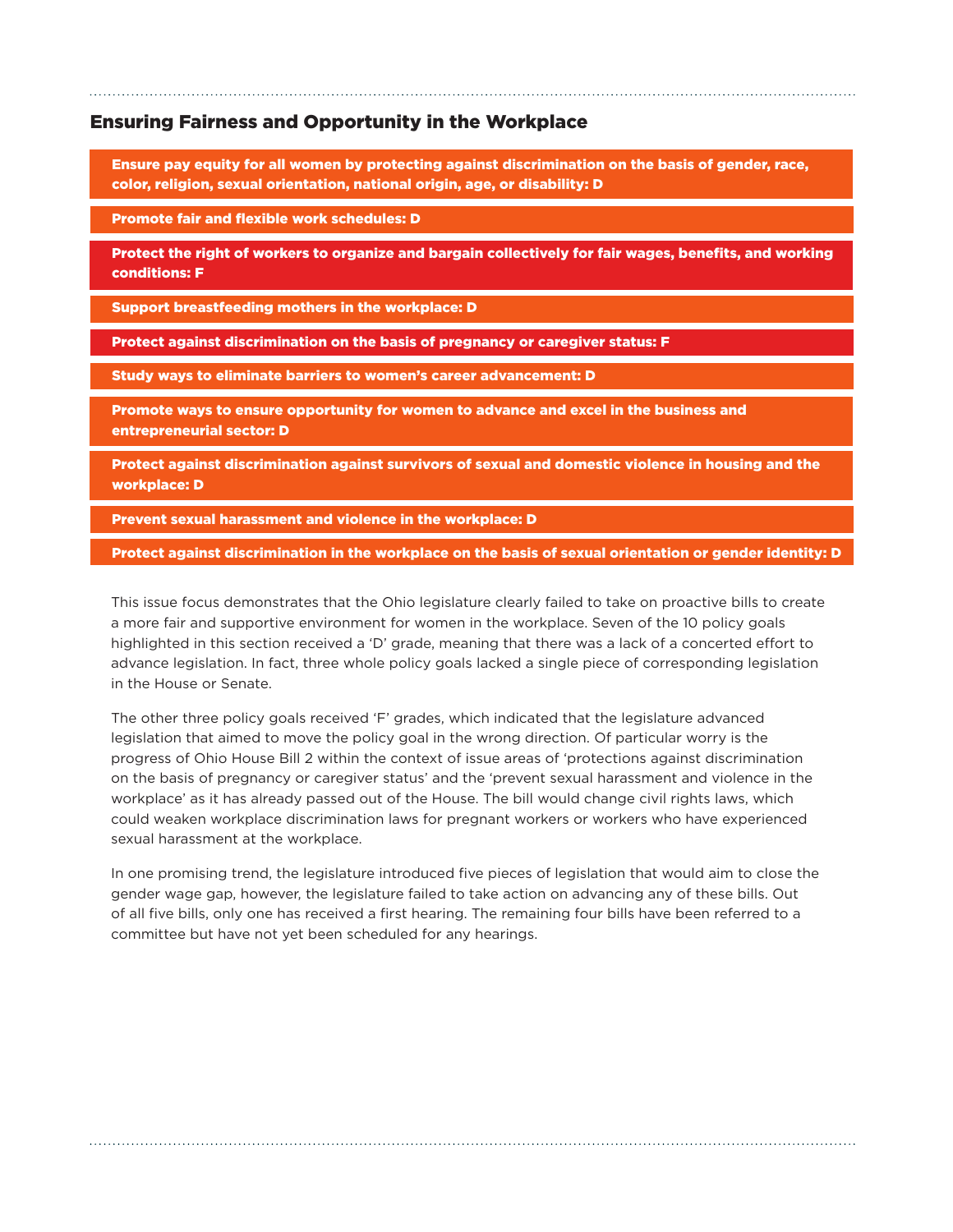#### Improving Women's Health and Well-being

Preserve access to and increase affordability of comprehensive healthcare for low-income and working women: F

Protect against cultural barriers for obtaining healthcare services: D

Keep lawmakers and employers out of healthcare decisions: F

Restore access to contraception, abortion, and other reproductive healthcare services: F

Ensure the physical and mental health needs of survivors of sexual and domestic violence are met without cost to the survivor, and the crimes against them are investigated: C

Support community programs that prevent sexual and domestic violence such as healthy relationship education: D

Ensure protections for sexual and domestic violence and stalking survivors: B

There were some positive highlights in this issue focus with one policy goals scoring 'C' grades and one policy goal earning a 'B' grade, indicating action by the legislature to achieve progress on the goal to improve women's health and well-being. Almost every bill in this policy goal received at least one hearing, and many were even advanced out of one chamber, including the passage of two bills (House Bill 63 and Senate Bill 7) that the governor signed into law.

However, a number of policy goals failed to see movement on bills or saw progress that moved backwards. Two policy goals earned 'D' grades, and three policy goals earned 'F' grades. While the policy goals to 'preserve access and increase affordability of comprehensive healthcare for low-income and working women' had a number of proactive bills, they failed to gain any traction in the legislature. This policy goal received an 'F' because a number of bills – including the biennial budget – restricted access to Medicaid, a program that provides healthcare to low-income women and qualifying pregnant women and children who are unable to access insurance through their employers or afford it on their own. The legislature passed their budget bill with a handful of restrictions to Medicaid, including a freeze on Medicaid expansion enrollment. Fortunately, that provision was vetoed by the governor in the final version of the state budget and the legislature did ultimately vote to override that veto. The fact that Ohio's Medicaid Expansion program is still in place is huge for preserving access to health care for hundreds of thousands of Ohioans currently enrolled through the expansion. Additionally, one a positive note, the legislature did keep Medicaid eligibility for prenatal and cancer care for women between 138 and 200 percent of poverty, which will play a significant role in health care access in this population.

Additionally, the legislature advanced numerous bills to restrict access to abortion and reproductive health care, earning an 'F' grade for the policy goal of 'restoring access to contraception, abortion, and other reproductive healthcare services.' At the conclusion of this 2017 legislation session, one of bills (House Bill 214) even passed out of both chambers and was signed into law by the governor.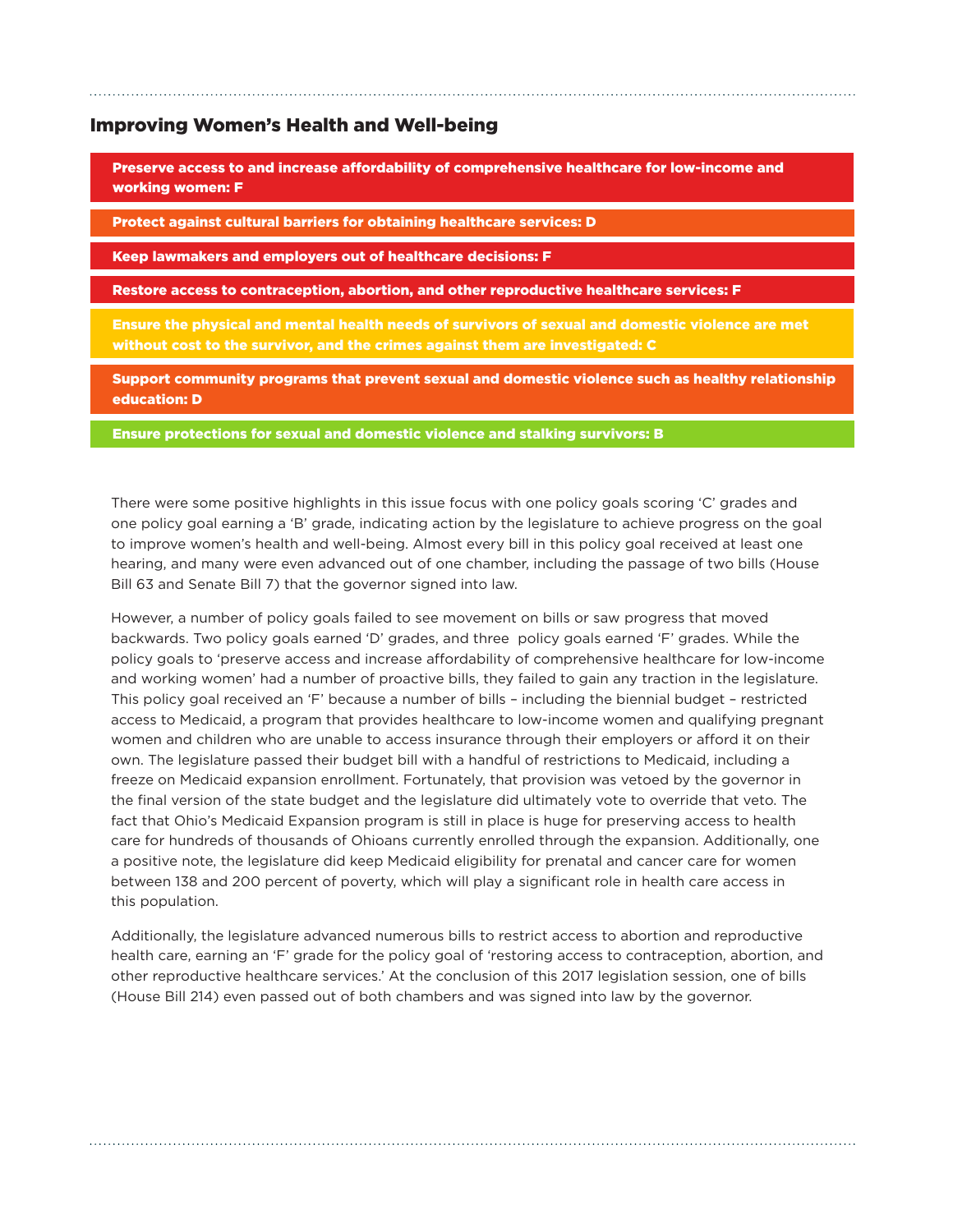# Legislative Spotlights

- Equal Pay Legislation: Both the House and Senate have introduced a number of bills that take different approaches to aim to close the gender wage gap. There were a total of five bills dealing directly with equal pay introduced during the 2017 legislation session.
- SB 101 (Fair Scheduling Legislation): This is the first time in Ohio's history that Fair Scheduling Legislation has been introduced. This bill would create protections for workers in the restaurant and retail industries, ensuring more predictable scheduling practices.
- SB 7 (Protection Orders): The legislature took substantive action to pass SB 7 in the first year of the 132nd General Assembly. The bill strengthens protection orders for victims of domestic violence by allowing for prosecution of offenders who knowingly violate protection orders.

### Looking Ahead: What to Watch in 2018

As we head into the second year of the 132nd General Assembly, the Women's Public Policy Network will continue to monitor the progress of the legislation tracked in this report. We are hopeful that the legislature will take meaningful action by prioritizing proactive bills that have already passed through one chamber of the legislature and are farther along in the process to becoming law. This includes bills like Ohio Senate Bill 4, which expands expungement laws for victims of human trafficking and which was passed out of the Senate and has already received three hearings in the House Criminal Justice Committee.

At the conclusion of the 2017 legislative session, Ohio House Bill 214 (the outright ban on abortion after a fetus receives a positive test for Down syndrome) passed out of the legislature and was signed into law by Governor Kasich. A number of bills are still pending in the House and Senate that would further restrict women's access to abortion and reproductive health care. Heading into the final year of the 132nd GA, we unfortunately expect some of these bills to continue to advance, despite the negative impact these bills have on women's health and economic security. We will continue to monitor advancements that would stymie or reverse progress on our policy goals and to voice our concern to legislators about the harmful impacts that these bills would have on women. Moving forward, we would like to see movement on a number of the bills that would restore access to abortion and contraception coverage. One of those priorities should be to restore contraception coverage through Medicaid for all women making between 138 and 200 percent of poverty and not enrolled through the exchanges.

Additionally, many of our policy goals still lack corresponding legislation. For example, the House and Senate have the opportunity to reintroduce the Family and Medical Leave Insurance Act, which would create a state paid family and medical leave program. Another important piece of legislation that was introduced last General Assembly, but has not yet been introduced for the 132nd General Assembly is the Reasonable Accommodations Bill, which garnered the support of every female senator in the Ohio Senate during the 131st General Assembly (2015 – 2016). This legislation would require employers to provide pregnant workers with reasonable accommodations, such as a stool to use during their shift or additional bathroom breaks. We are hopeful that lawmakers will reintroduce these and other proactive bills from previous General Assemblies that have not yet been reintroduced in the current legislative session.

#### **Questions? Contact: Erin Ryan, ryan@innovationohio.org**

**For more information about the Women's Public Policy Network and how to get involved with our efforts to advance proactive policy solutions in the state legislature, visit our website at www.womenspublicpolicynetwork.org**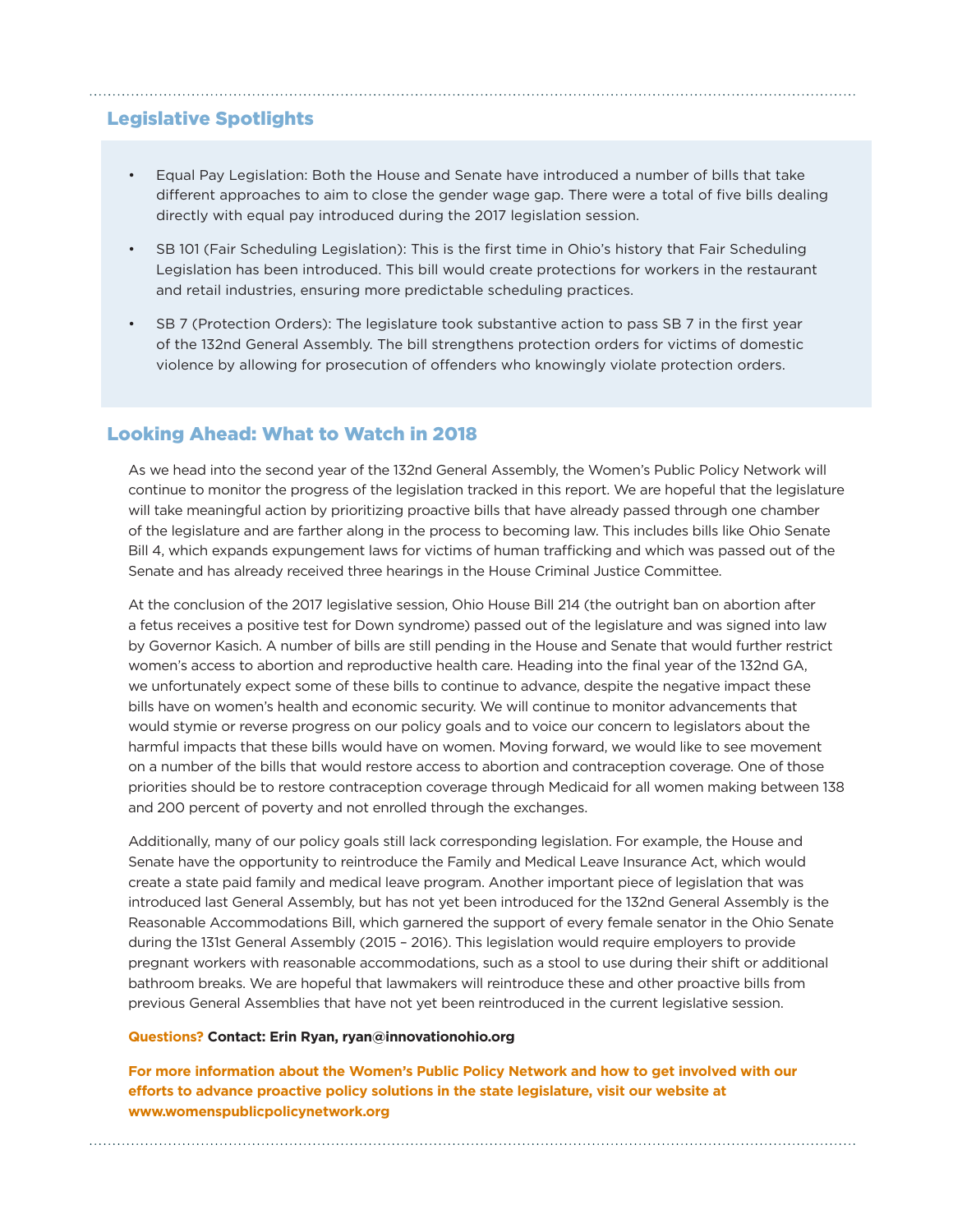# Appendix: Status of Legislation

| <b>Policy Goal</b>                                                                                                                                                                                                         | <b>Legislation</b>                                                                                                                                                                                                                      | <b>Bill Overview</b>                                                                                                                                                                                                                                                                                                                                                                                                                                                                                                                                                                                                                                                                                                                                                                                                                                                        | <b>Status</b>                                                                                                                                                                                                                                                                                                                                                                                                   | <b>Grade</b> |  |
|----------------------------------------------------------------------------------------------------------------------------------------------------------------------------------------------------------------------------|-----------------------------------------------------------------------------------------------------------------------------------------------------------------------------------------------------------------------------------------|-----------------------------------------------------------------------------------------------------------------------------------------------------------------------------------------------------------------------------------------------------------------------------------------------------------------------------------------------------------------------------------------------------------------------------------------------------------------------------------------------------------------------------------------------------------------------------------------------------------------------------------------------------------------------------------------------------------------------------------------------------------------------------------------------------------------------------------------------------------------------------|-----------------------------------------------------------------------------------------------------------------------------------------------------------------------------------------------------------------------------------------------------------------------------------------------------------------------------------------------------------------------------------------------------------------|--------------|--|
|                                                                                                                                                                                                                            |                                                                                                                                                                                                                                         | PROMOTING ECONOMIC SECURITY FOR WOMEN AND FAMILIES                                                                                                                                                                                                                                                                                                                                                                                                                                                                                                                                                                                                                                                                                                                                                                                                                          |                                                                                                                                                                                                                                                                                                                                                                                                                 |              |  |
| Increase the<br>minimum<br>wage                                                                                                                                                                                            | 1. HB 86 (K. Smith, Craig)-<br>Minimum Wage<br>2. HB 164 (Roegner, Riedel)<br>- Prevailing Wage<br>3. SB 14 (Tavares) - Domes-<br>tic Workers (Wages)<br>4. SB 38 (Yuko) - Minimum<br>Wage<br>5. SB 72 (Huffman) - Pre-<br>vailing Wage | 1. Increases state minimum wage to \$10.10 by<br>Jan. 1, 2019<br>2. Enable local governments, public universi-<br>ties, special districts and others to bid public<br>construction projects without mandated<br>wage rates<br>3. Requires domestic workers to be paid<br>more, given overtime pay, allowed at least<br>one day of rest per week, and to make cer-<br>tain conduct directed towards a domestic<br>worker an unlawful discriminatory practice<br>4. To raise Ohio's minimum wage, expand<br>overtime protection, and prevent employee<br>misclassification<br>5. Enables local governments, public universi-<br>ties, special districts and others to bid public<br>construction projects without mandated<br>wage rates                                                                                                                                      | 1. Referred in House Economic<br>Development, Commerce & Labor<br>Committee<br>2. Received 2nd hearing in House<br>Economic Development, Com-<br>merce & Labor Committee<br>3. Referred in Senate Transpor-<br>tation, Commerce & Workforce<br>Committee<br>4. Referred in Senate Transpor-<br>tation, Commerce & Workforce<br>Committee<br>5. Referred in Senate Finance<br>Committee                          | D            |  |
| Improve the<br>state earned<br>income tax<br>credit to<br>benefit more<br>working<br>women                                                                                                                                 | 1. SB 35 (Skindell)- Tax<br>Credit                                                                                                                                                                                                      | 1. Removes the income restriction on the<br>earned income tax credit and would make<br>the credit refundable beginning in 2017                                                                                                                                                                                                                                                                                                                                                                                                                                                                                                                                                                                                                                                                                                                                              | 1. Received 2nd hearing in Senate<br>Ways & Means Committee,                                                                                                                                                                                                                                                                                                                                                    | D            |  |
| Increase<br>access to<br>paid sick and<br>family leave                                                                                                                                                                     | 1. HB 298 (Merrin) - Sick<br>Days<br>2. SB 190 (Hoagland) - Vet-<br>eran Paid Leave                                                                                                                                                     | 1. Decreases the number of sick days provid-<br>ed to Ohio public employees (city, county,<br>school, and college employees)<br>2. Grants full-time state employees paid leave<br>for the purpose of attending medical exam-<br>inations and appointments provided through<br>the United States Department of Veterans<br>Affairs                                                                                                                                                                                                                                                                                                                                                                                                                                                                                                                                           | 1. Received 1st hearing in House<br>State & Local Government Com-<br>mittee<br>2. Received 1st hearing in Senate<br>Local Government, Public Safety &<br><b>Veterans Affairs</b>                                                                                                                                                                                                                                | D            |  |
| Increase<br>affordability<br>of childcare.<br>expand public<br>preschool                                                                                                                                                   | 1. HB 77 (Retherford)- Child<br><b>Care Centers</b><br>2. HB 49 - Biennial budget                                                                                                                                                       | 1. Provides licensure of sick-child care centers<br>2. The state budget included investments in<br>public childcare and preschool, but did not<br>include fix to restore eligibility for low-in-<br>come families.                                                                                                                                                                                                                                                                                                                                                                                                                                                                                                                                                                                                                                                          | 1. Received 3rd hearing in House<br>Economic Development, Com-<br>merce & Labor Committee<br>2. Signed into law by the Governor                                                                                                                                                                                                                                                                                 | $\mathsf C$  |  |
| Ensure pen-<br>sion pro-<br>tection and<br>retirement<br>security                                                                                                                                                          | 1. SB 151 (Hite) - Retirement<br><b>Benefits</b>                                                                                                                                                                                        | 1. Imposes changes to the School Employees<br>Retirement System to permit rather than<br>require that retirees are granted cost-of-liv-<br>ing adjustments to retirement, disability, and<br>survivor benefit recipients and to reduce the<br>maximum amount of the adjustment.                                                                                                                                                                                                                                                                                                                                                                                                                                                                                                                                                                                             | 1. Received 2nd hearing in Senate<br>Insurance & Financial Institutions<br>Committee                                                                                                                                                                                                                                                                                                                            | F            |  |
| <b>ENSURING FAIRNESS AND OPPORTUNITY IN THE WORKPLACE</b>                                                                                                                                                                  |                                                                                                                                                                                                                                         |                                                                                                                                                                                                                                                                                                                                                                                                                                                                                                                                                                                                                                                                                                                                                                                                                                                                             |                                                                                                                                                                                                                                                                                                                                                                                                                 |              |  |
| Ensure pay<br>equity for all<br>women by<br>protecting<br>against pay<br>discrimination<br>on the basis<br>of gender,<br>race, color,<br>religion, sex-<br>ual orienta-<br>tion, national<br>origin, age, or<br>disability | 1. HB 138 (Smith, Boyd) -<br>Wage Discrimination<br>2. HB 180 (Clyde, Howse) -<br>Equal Pay<br>3. HB 385 (West) - Wage<br>Information<br>4. HB 403 (Howse, Kelly) -<br>Equal Pay<br>5. SB 174 (Tavares) - Wage<br>Requirements          | 1. Creates an equal pay discrimination hotline<br>where workers could anonymously report<br>instances of alleged wage discrimination<br>2. Establishes the Ohio Equal Pay Act to<br>create protections for closing the wage gap.<br>such as prohibiting an employer from retal-<br>iating against employees who discuss their<br>salaries or wages<br>3. Prohibits a state agency from preventing<br>employees from discussing their own wages<br>or another employee's wages and prohibits<br>retaliation against an employee who has dis-<br>cussed wages. It also prohibits a state agen-<br>cy from seeking the wage or salary history of<br>a job candidate<br>4. Creates the Gender Pay Disparity Task<br>Force<br>5. Enacts the Fair and Acceptable Income<br>Required (FAIR) Act, which would update<br>state laws to help protect against wage dis-<br>crimination | 1. Referred in House Economic De-<br>velopment, Commerce & Labor<br>2. Referred in House Government<br>Accountability & Oversight Com-<br>mittee<br>3. Received 1st hearing in the<br>House Economic Development,<br>Commerce & Labor Committee<br>4. Referred in House Government<br>Accountability & Oversight Com-<br>mittee<br>5. Referred in Senate Transpor-<br>tation, Commerce & Workforce<br>Committee | D            |  |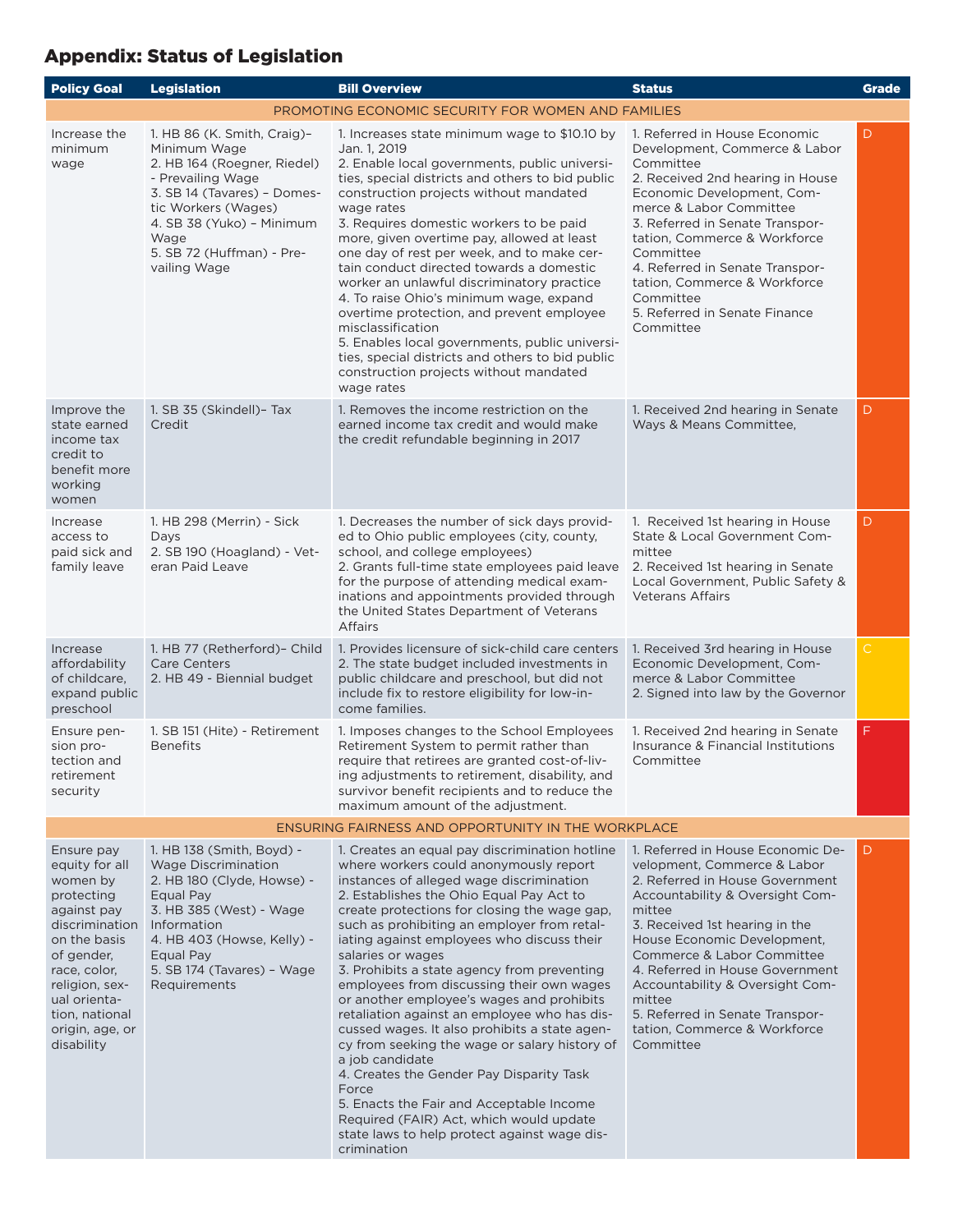| Promote fair<br>and flexible<br>work sched-<br>ules                                                                                                | 1. SB 101 (Skindell) - Fair<br><b>Scheduling Practices</b>                                           | 1. Regulates certain regulate certain employ-<br>ment practices of retail and food services<br>employers, such as requiring employers to<br>post schedules publicly at least two weeks<br>in advance and to compensate employees<br>whose shifts are changed with little notice | 1. Received 1st hearing in Sen-<br>ate Transportation, Commerce &<br>Workforce                                                                   | D |
|----------------------------------------------------------------------------------------------------------------------------------------------------|------------------------------------------------------------------------------------------------------|---------------------------------------------------------------------------------------------------------------------------------------------------------------------------------------------------------------------------------------------------------------------------------|--------------------------------------------------------------------------------------------------------------------------------------------------|---|
| Protect the<br>rights of<br>workers to<br>organize and<br>bargain col-<br>lectively for<br>fair wages,<br>benefits, and<br>working con-<br>ditions | 1. HB 53 (Becker) - Union<br>Dues<br>2. HB 113 (Brinkman) - Union<br><b>Dues</b>                     | 1. Removes the requirement that public em-<br>ployees pay dues or join an employee union<br>organization<br>2. Prohibits any requirement that employees<br>of private employers join or pay dues to any<br>employee union organization                                          | 1. Referred in the House Finance<br>Committee<br>2. Referred in House Development,<br>Commerce & Labor Committee                                 | F |
| Support<br>breastfeeding<br>mothers in<br>the workplace                                                                                            | 1. HB 13 (Gonzales) - Jury<br>Service                                                                | 1. Allows a prospective juror to be excused<br>from jury service if she is a mother who is<br>breastfeeding.                                                                                                                                                                    | 1. Received 1st hearing in the<br>House Government Accountability<br>& Oversight Committee                                                       | D |
| Protect<br>against dis-<br>crimination<br>on the basis<br>of pregnancy<br>or caregiver<br>status                                                   | 1. HB 2 (Seitz) - Civil Rights<br>Laws                                                               | 1. Modifies certain civil rights employment<br>laws, such as shortened statute of limitations<br>for discrimination lawsuits                                                                                                                                                    | 1. Substitute bill adopted and<br>passed out of House Economic<br>Development, Commerce & Labor<br>Committee                                     | F |
| Study ways<br>to eliminate<br>barriers to<br>women's ca-<br>reer advance-<br>ment                                                                  | No legislation                                                                                       | N/A                                                                                                                                                                                                                                                                             | N/A                                                                                                                                              | D |
| Promote ways<br>to ensure<br>opportunity<br>for women to<br>advance and<br>excel in the<br>business and<br>entrepreneur-<br>ial sector             | No legislation                                                                                       | N/A                                                                                                                                                                                                                                                                             | N/A                                                                                                                                              | D |
| Protect<br>against dis-<br>crimination<br>against survi-<br>vors of sexual<br>and domestic<br>violence in<br>housing and<br>the workplace          | No legislation                                                                                       | N/A                                                                                                                                                                                                                                                                             | N/A                                                                                                                                              | D |
| Prevent sexu-<br>al harassment<br>and violence<br>in the work-<br>place                                                                            | 1. HB 2 (Seitz) - Civil Rights<br>Laws                                                               | 1. Modifies certain civil rights employment<br>laws, such as shortened statute of limitations<br>for discrimination lawsuits                                                                                                                                                    | 1. Substitute bill adopted and<br>passed out of House Economic<br>Development, Commerce & Labor<br>Committee                                     | D |
| Protect<br>against dis-<br>crimination in<br>the workplace<br>on the basis<br>of sexual<br>orientation<br>or gender<br>identity                    | 1. HB 160 (Antonio) - Ohio<br>Fairness Act<br>2. SB 100 (Skindell, Tavares)<br>- Discrimination Laws | 1. Prohibit discrimination on the basis of<br>sexual orientation or gender identity or<br>expression<br>2. Prohibits discrimination on the basis of<br>sexual orientation or gender identity or<br>expression                                                                   | 1. Received 1st hearing in House<br>Government Accountability &<br>Oversight Committee<br>2. Referred in Senate Government<br>Oversight & Reform | D |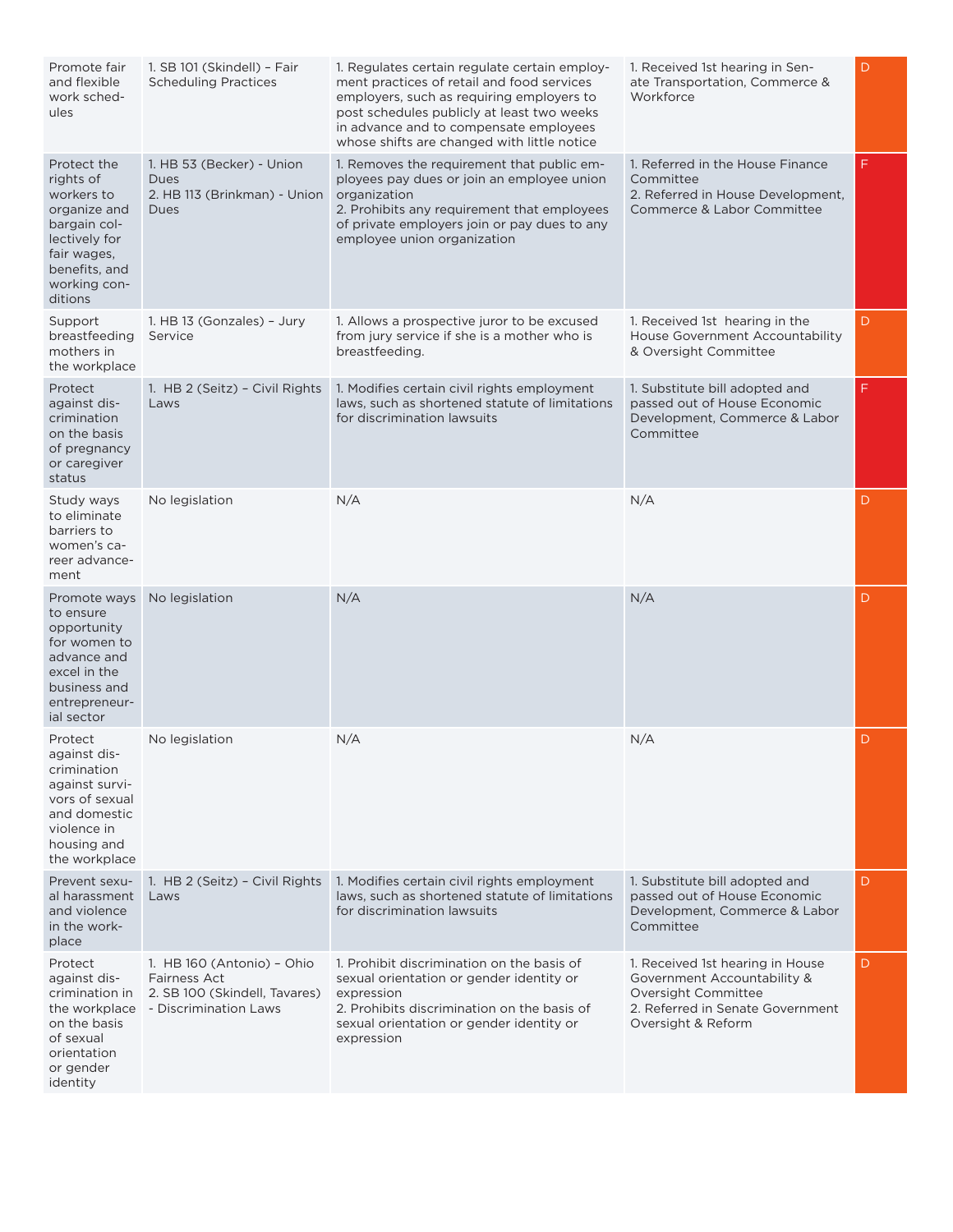#### IMPROVING WOMEN'S HEALTH AND WELL-BEING

| Preserve<br>access to<br>and increase<br>affordability<br>of com-<br>prehensive<br>healthcare for<br>low-income<br>and working<br>women | 1. HB 49 - Biennial budget<br>2. HB 61 (Johnson, Kelly) -<br>Sales Tax<br>3. HB 119 (Henne, McCol-<br>ley) - SNAP and Medicaid<br>eligibility<br>4. HB 234 (Howse, Lep-<br>ore-Hagan) - Clinic Protec-<br>tion Act<br>5. HB 440 (Fedor, Kent) -<br><b>Health Care</b><br>6. HB 443 (Sweeney) - Men-<br>tal Health Instruction<br>7. SB 91 (Tavares, Skindell) -<br>Universal Health Care<br>8. SB 96 (Coley) - Public<br><b>Benefits</b><br>9. SB 99 (Coley) - Medicaid<br>Enrollment<br>10. SB 168 (Jordan) - Medic-<br>aid Expansion | 1. Budget passed by legislature included a<br>number of provisions that would restrict<br>access to the state Medicaid program, in-<br>cluding a freeze of the Medicaid expansion<br>enrollment, monthly premiums, and work<br>requirements<br>2. Exempts tampons and other menstrual<br>hygiene products from sales tax<br>3. Imposes additional eligibility requirements<br>for SNAP and Medicaid recipients<br>4. Criminalizes the blocking of access to<br>reproductive health care and provides the<br>ability for legal action for harassment or<br>intimidation at clinics<br>5. Establishes the Ohio Health Care Plan to<br>provide universal health care coverage to all<br>Ohio residents<br>6. Require school district boards of education<br>to incorporate mental health instruction into<br>their health education curricula<br>7. To establish and operate the Ohio Health<br>Care Plan to provide universal health care<br>coverage to all Ohio residents.<br>8. Imposes additional eligibility requirements<br>for SNAP and Medicaid recipients<br>9. Prohibits the Medicaid program from new-<br>ly enrolling individuals as part of the expan-<br>sion eligibility group.<br>10. Prohibits the Medicaid program from<br>covering the expansion eligibility group after<br>December 31, 2018 | 1. Signed into law by the Governor<br>(line-item veto of Medicaid expan-<br>sion freeze and monthly premiums<br>for Medicaid population)<br>2. Received 2nd hearing in House<br>Ways & Means Committee<br>3. Passed in House, Received 1st<br>hearing in Senate Health, Human<br>Services & Medicaid Committee<br>4. Received 1st hearing in House<br><b>Criminal Justice Committee</b><br>5. Introduced in House<br>6. Introduced in House<br>7. Received 1st hearing in Senate<br>Insurance & Financial Institutions<br>Committee<br>8. Received 1st hearing in Senate<br>House, Health & Medicaid Com-<br>mittee<br>9. Received 1st hearing in Senate<br>House, Health & Medicaid Com-<br>mittee<br>10. Referred in the Senate | F  |
|-----------------------------------------------------------------------------------------------------------------------------------------|----------------------------------------------------------------------------------------------------------------------------------------------------------------------------------------------------------------------------------------------------------------------------------------------------------------------------------------------------------------------------------------------------------------------------------------------------------------------------------------------------------------------------------------|----------------------------------------------------------------------------------------------------------------------------------------------------------------------------------------------------------------------------------------------------------------------------------------------------------------------------------------------------------------------------------------------------------------------------------------------------------------------------------------------------------------------------------------------------------------------------------------------------------------------------------------------------------------------------------------------------------------------------------------------------------------------------------------------------------------------------------------------------------------------------------------------------------------------------------------------------------------------------------------------------------------------------------------------------------------------------------------------------------------------------------------------------------------------------------------------------------------------------------------------------------------------------------------------------------------|-----------------------------------------------------------------------------------------------------------------------------------------------------------------------------------------------------------------------------------------------------------------------------------------------------------------------------------------------------------------------------------------------------------------------------------------------------------------------------------------------------------------------------------------------------------------------------------------------------------------------------------------------------------------------------------------------------------------------------------|----|
| Protect<br>against cul-<br>tural barriers<br>for obtaining<br>healthcare<br>services                                                    | 1. SB 16 (Tavares) - Cultural<br>Competency                                                                                                                                                                                                                                                                                                                                                                                                                                                                                            | 1. Requires certain health care professionals<br>to complete instruction in cultural compe-<br>tency                                                                                                                                                                                                                                                                                                                                                                                                                                                                                                                                                                                                                                                                                                                                                                                                                                                                                                                                                                                                                                                                                                                                                                                                           | 1. Received 1st hearing in Senate<br>Health, Human Services & Medicaid<br>Committee                                                                                                                                                                                                                                                                                                                                                                                                                                                                                                                                                                                                                                               | D. |
| ers and em-<br>ployers out<br>of healthcare<br>decisions                                                                                | Keep lawmak- 1. HB 149 (Patmon) - Abor-<br>tion<br>2. HB 214 (LaTourette,<br>Merrin) - Down Syndrome<br><b>Abortion Ban</b><br>3. HB 258 (Hagan, Hood)-<br>Abortion (6-Week Ban)<br>4. SB 28 (Uecker) - Fetal<br>Tissue Remains<br>5. SB 145 (Huffman, Wilson)<br>- Abortion Method Ban<br>6. SB 164 (Larose) - Down<br>Syndrome Abortion Ban                                                                                                                                                                                          | 1. To expand the crime of abortion "traffick-<br>ing" and to increase the penalty<br>2. Charges a doctor with a fourth degree<br>felony if they performed an abortion proce-<br>dure for a woman if the reason for seeking to<br>terminate the pregnancy is in part due to a<br>Down syndrome diagnosis<br>3. Bans abortions after a fetal heartbeat is<br>detected, usually at six-weeks<br>4. Would require fetal remains from a surgical<br>abortion at an abortion facility to be dis-<br>posed of by cremation or burial<br>5. Bans the safest and most common proce-<br>dure for abortions in the second trimester<br>6. Charges a doctor with a fourth degree<br>felony if they performed an abortion proce-<br>dure for a woman if the reason for seeking to<br>terminate the pregnancy is in part due to a<br>Down syndrome diagnosis                                                                                                                                                                                                                                                                                                                                                                                                                                                                 | 1. Received 4th hearing in House<br><b>Health Committee Committee</b><br>(Amendment removed language of<br>"abortionist" from bill)<br>2. Signed into law by Governor<br>3. Passed out of House Health<br>Committee<br>4. Received 2nd hearing in Senate<br>Government & Oversight Commit-<br>tee<br>5. Passed in Senate, Received 1st<br>hearing in House Criminal Justice<br>Committee<br>6. Passed in Senate, Reported out<br>of House Health Committee                                                                                                                                                                                                                                                                        | F  |
| Restore<br>access to<br>contracep-<br>tion, abortion,<br>and other<br>reproductive<br>healthcare<br>services                            | 1. HB 302 (Boggs, Antonio)<br>- Pregnant Minor<br>2. HB 49 - biennial budget                                                                                                                                                                                                                                                                                                                                                                                                                                                           | 1. Allows for a pregnant minor to have con-<br>sent to her own health care decisions during<br>her pregnancy, such as receiving an epidural<br>during delivery<br>2. Allocated \$600,000 in funding over the<br>biennium to Crisis Pregnancy Centers, which<br>are not actually licensed or regulated health-<br>care clinics, do not provide reproductive<br>healthcare services, and provide misleading<br>and medically inaccurate information to<br>women during a pregnancy.                                                                                                                                                                                                                                                                                                                                                                                                                                                                                                                                                                                                                                                                                                                                                                                                                              | 1. Received 1st hearing in House<br><b>Health Committee (Substitute)</b><br>version of the bill was accepted.<br>which excludes consent for abor-<br>tion care)                                                                                                                                                                                                                                                                                                                                                                                                                                                                                                                                                                   | F. |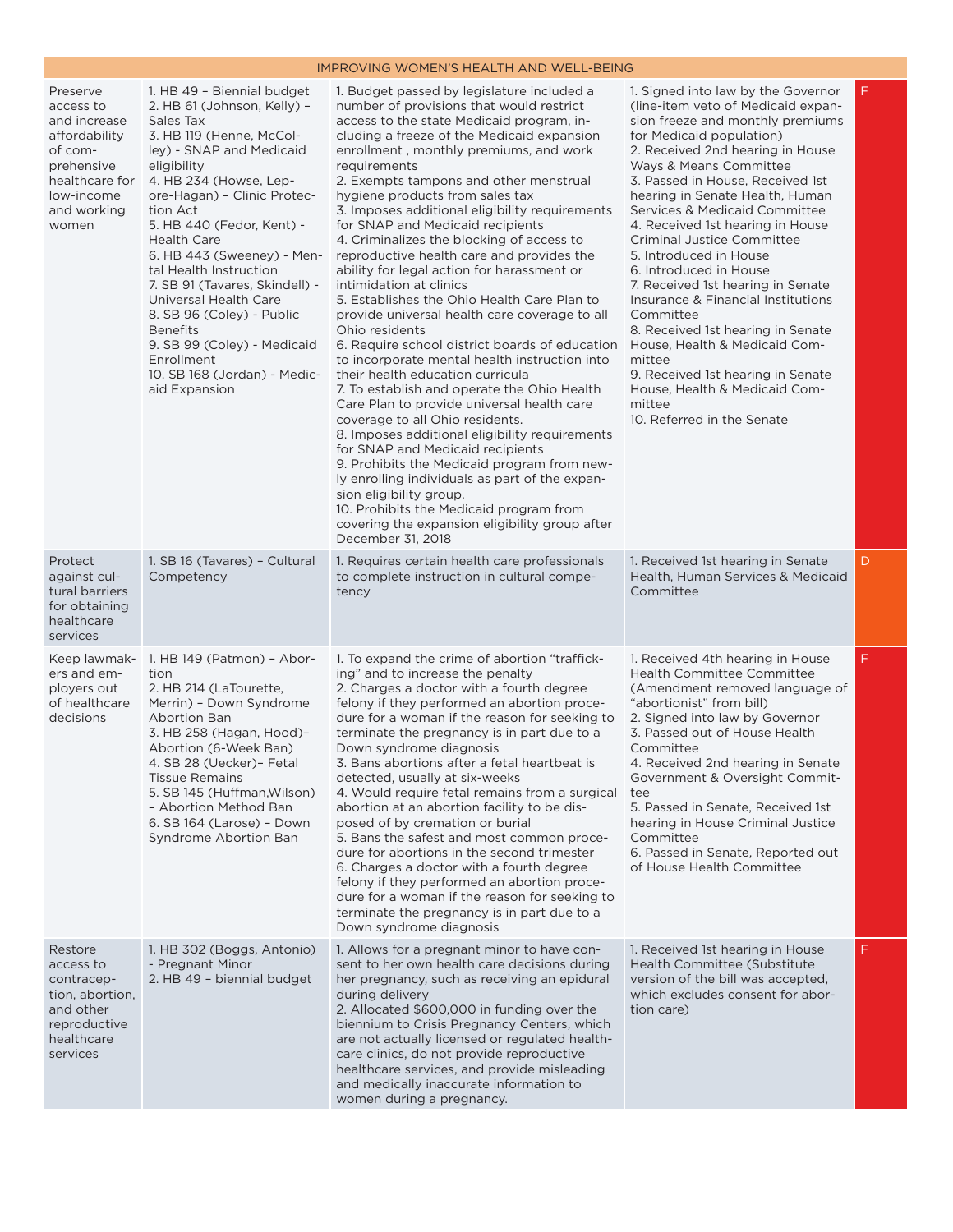| Ensure the<br>physical and<br>mental health<br>needs of<br>survivors of<br>sexual and<br>domestic<br>violence are<br>met without<br>cost to the<br>survivor, and<br>the crimes<br>against them<br>are investi-<br>gated | 1. HB 20 (Gonzales, Boggs)-<br><b>Compensatory Damages</b><br>2. HB 49 - biennial budget<br>3. HB 56 (Dever, Gavarone)<br>- Human Trafficking<br>4. SB 4 (Kunze, Oelslager) -<br>Human Trafficking<br>5. SB 41 (Eklund) - Testimo-<br>nial Privilege<br>6. SB 231 (Gardner) - Sier-<br>ah's Law<br>7. SB 235 (Eklund) - Sex<br><b>Offenders</b> | 1. Removes the cap on certain compensa-<br>tory damages for victims of rape, felonious<br>assault, aggravated assault, or assault<br>2. Funding allocated to Rape Crisis Centers,<br>but remained the same in this budget from<br>the FY 2016-2017 budget, and new funding<br>allocated to Domestic Violence Shelters, but<br>the amount was minimal.<br>3. Expands the expungement law for human<br>trafficking survivors to include criminal<br>records<br>4. Expands the expungement law for human<br>trafficking survivors to include criminal<br>records<br>5. Provides testimonial privilege for open<br>communication between an advocate provid-<br>ing services and a victim of sexual violence,<br>stalking, or domestic violence.<br>6. To provide for a violent offender database,<br>require violent offenders to enroll in the<br>database<br>7. Creates a procedure for a court to modify<br>or terminate the sex offender registration<br>requirements | 1. Referred in House Government<br>Accountability & Oversight Com-<br>mittee<br>2. Signed into law by the Governor<br>3. Received 2nd hearing in House<br><b>Criminal Justice Committee</b><br>4. Passed in Senate; Received 3rd<br>hearing in House Criminal Justice<br>Committee<br>5. Received 1st hearing in Senate<br>Judiciary Committee<br>6. Received 1st hearing in the Sen-<br>ate Judiciary Committee<br>7. Introduced in the Senate |   |
|-------------------------------------------------------------------------------------------------------------------------------------------------------------------------------------------------------------------------|-------------------------------------------------------------------------------------------------------------------------------------------------------------------------------------------------------------------------------------------------------------------------------------------------------------------------------------------------|------------------------------------------------------------------------------------------------------------------------------------------------------------------------------------------------------------------------------------------------------------------------------------------------------------------------------------------------------------------------------------------------------------------------------------------------------------------------------------------------------------------------------------------------------------------------------------------------------------------------------------------------------------------------------------------------------------------------------------------------------------------------------------------------------------------------------------------------------------------------------------------------------------------------------------------------------------------------|-------------------------------------------------------------------------------------------------------------------------------------------------------------------------------------------------------------------------------------------------------------------------------------------------------------------------------------------------------------------------------------------------------------------------------------------------|---|
| Support<br>community<br>programs<br>that prevent<br>sexual and<br>domestic<br>violence such<br>as healthy<br>relationship<br>education                                                                                  | 1. HB 94 (Sykes, Perales) -<br><b>Teen Violence Awareness</b><br>Month<br>2. HB 240 (Barnes) - Re-<br>spect Your Date Act<br>3. HB 248 (Antonio, Lep-<br>ore-Hagan) - Ohio Preven-<br>tion First Act<br>4. HB 355 (Hill, Rezabek) -<br>Sexting                                                                                                  | 1. Designates the month of February as 'Teen<br>Violence Awareness Month' to raise aware-<br>ness of the issue in Ohio<br>2. Designates the month of April as "Respect"<br>Your Date Month" and require state high-<br>er education institutions to adopt a policy<br>regarding dating violence, domestic violence,<br>sexual assault, stalking, and rape on campus<br>3. Offers comprehensive and abstinence<br>inclusive sex education for teens and ensure<br>full access and availability of contraceptives<br>4. Prohibits 'sexting' by anyone under the<br>age of 21 and require every county in Ohio<br>to create a sexting educational diversion<br>program aimed at helping first time offend-<br>ers under 21 convicted of sending sexually<br>explicit materials of a minor.                                                                                                                                                                                | 1. Signed into law by Governor<br>2. Received 3rd hearing in House<br><b>Higher Education &amp; Workforce</b><br>Development Committee<br>3. Referred in House Health Com-<br>mittee<br>4. Referred in House Criminal<br>Justice                                                                                                                                                                                                                | D |